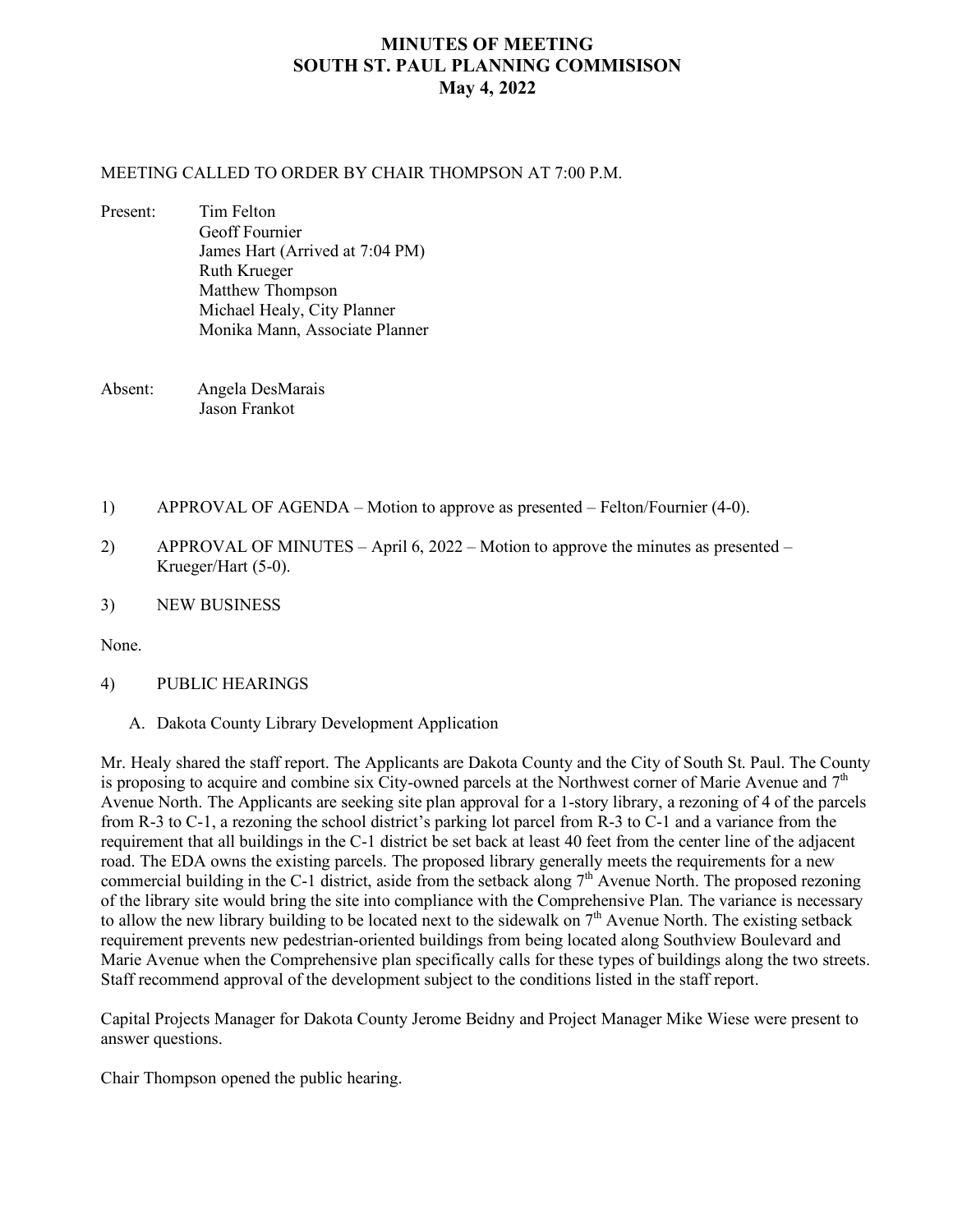Planning Commission Minutes May 4, 2022 Page 2 of 8

No one was present to speak on the application and no correspondence had been received prior to the meeting.

Chair Thompson closed the public hearing.

Commissioner Krueger shared her excitement for the new library.

Motion to recommend approval of the proposed development as presented- Krueger/ Fournier (5-0).

B. Conditional Use Permit for a Day Care at 1020 Marie Avenue

Ms. Mann presented the staff report. The Applicant is Maple Tree Day School. The Applicant has requested a Conditional Use Permit (CUP) for a day care at 1020 Marie Avenue. The Applicant currently operates a day care at 1001 Marie Avenue. The Applicant is proposing to move their toddler program to 1020 Marie Avenue. 1020 Marie Avenue is currently vacant. A day care would be allowed at the site with a Conditional Use Permit. Staff recommend approval of the conditional use permit subject to the conditions found in the staff report.

Commissioner Hart asked if drop off would be occurring at both day care sites at the same time. Ms. Mann stated she would defer to the Applicant on this question.

Commissioner Thompson asked about reasons why the City might want to require the site to have a trash enclosure. Ms. Mann explained that the reason would be for improved aesthetics. Ms. Mann explained that the site is currently grandfathered to not have a trash enclosure so the decision of whether or not to require the Applicant to construct a trash enclosure as a condition of the CUP was a call for the Planning Commission to make.

Commissioner Felton asked why 1001 Marie Avenue was required to construct a trash enclosure as one of the conditions of approval for their day care CUP. Ms. Mann explained that at the time, the City required many properties whose use required a CUP to install a trash enclosure at the site.

Commissioner Felton asked why staff was recommending the Applicant be required to install a bike rack at the site. Ms. Mann explained this was because the applicant would not be meeting the default off-street parking requirement and was requesting approval of a transportation plan, so staff felt that providing options for alternative transportation methods would be beneficial.

Julia Hagen, Maple Tree Day School, came forward to answer questions. Chair Thompson asked the Applicant to address Commissioner Hart's question about the drop off times for the two buildings. Ms. Hagen explained that the new facility is a smaller facility so there would be less traffic at the new site. The proposed facility and the existing facility are kitty corner to each other which would further reduce congestion. Ms. Hagen emphasized that drop offs are very quick, especially in the wake of COVID-19.

Commissioner Felton asked if there was any reason why the fencing at the site needed to be 4 feet in height instead of 3.5 feet as the code requires for residential properties. Ms. Hagen explained that a 4-foot fence was needed for the safety and security of the kids at the site.

Chair Thompson asked the Applicant if she was aware of the recommended conditions of approval and if she was ok with them. The Applicant confirmed that she was.

Chair Thomson opened the public hearing.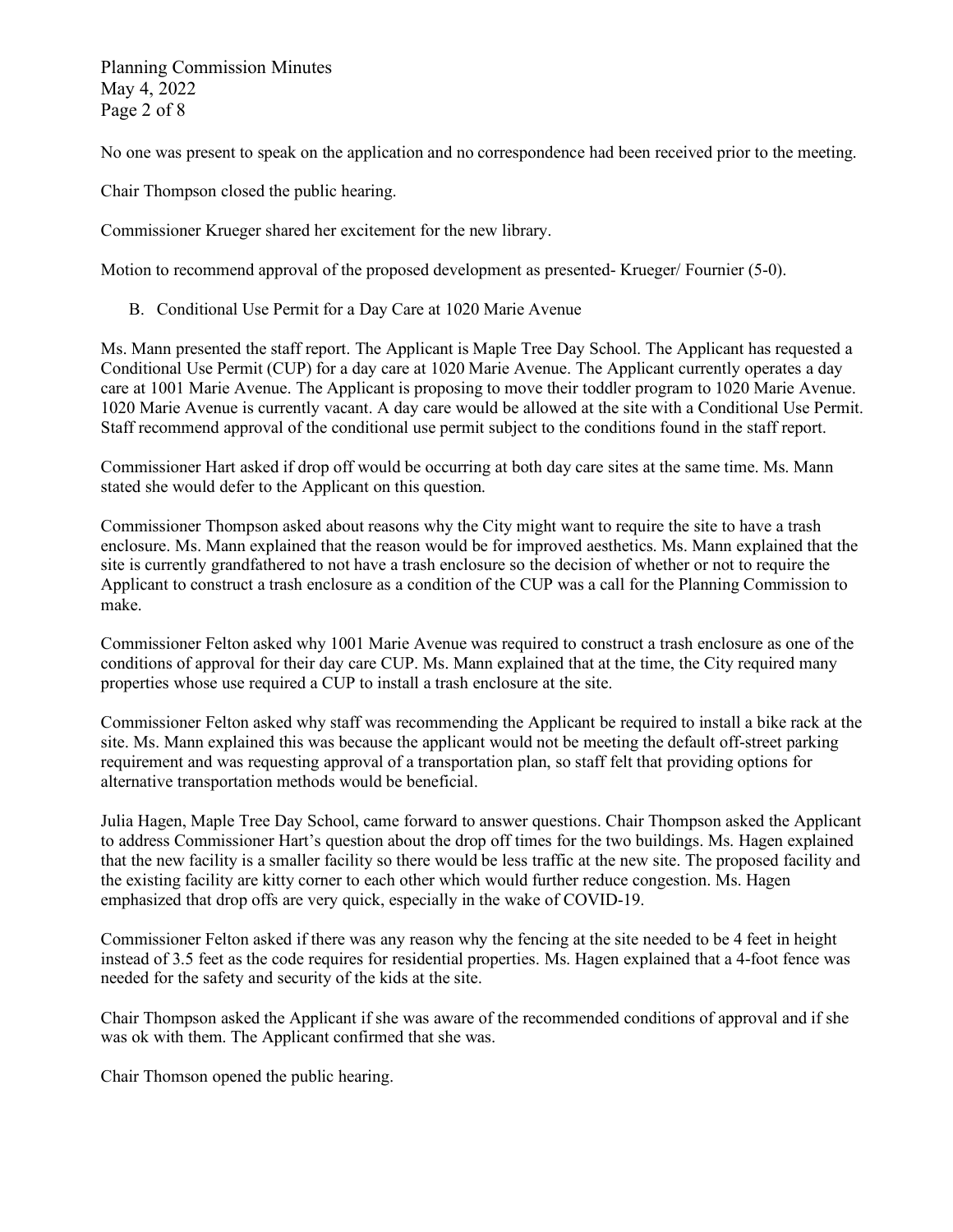Planning Commission Minutes May 4, 2022 Page 3 of 8

No one was present to speak on the item. Ms. Mann shared two pieces of correspondence staff had received. The first comment was from Hannah Wiberg who stated she was in favor of the application. Theresa Cosgrove, 159 1<sup>th</sup> Avenue North, shared that she thought the proposal for a day care at the site was a great idea and was in favor of it.

Chair Thompson closed the public hearing.

Commissioner Felton asked staff if allowing a 4-foot opaque fence in the front yard of the site would set a precedent for other properties in the neighborhood. Ms. Mann explained that the fence ordinance that the Planning Commission reviewed at their previous meeting had been amended slightly after the first reading at the City Council. The fence ordinance now includes an exception from the rule that residentially zoned properties cannot have 4-foot opaque fences in the front yard. The exception is to allow 4-foot opaque fences around an outdoor play area for a school, a church, or a day care when the play area is located in the front yard of the property. This exception would only apply to institutional uses in residential and commercial districts, so a precedent would not be set for residential properties.

Motion to recommend approval as presented- Felton/Hart (5-0).

C. South St. Paul Animal Hospital Development Application

Mr. Healy presented the staff report. The Applicant is David Abramowicz on behalf of Blue River Holdings. The Applicant is proposing to develop the vacant property north of Al's Corral Bar and Grill. The Applicant has requested a site plan review for a 12,000 square foot multitenant commercial building, a Conditional Use Permit for a medical use for animals, a Conditional Use Permit for pet grooming, a Conditional Use Permit for an exterior light source that is higher than 16 feet off the ground, and an ordinance amendment to update the architectural standards in the CGMU district. The Applicant currently operates a vet clinic at 501 Concord Street North. The Applicant is looking to expand to better serve the community.

Mr. Healy explained that the Applicant has requested an ordinance amendment to allow the proposed architecture for the building. The Applicant would like to construct a building with contemporary architecture. The CGMU code only allows buildings to be constructed that look like a traditional early 1900's building. The Applicant has petitioned for an ordinance amendment to remove the repeating bays requirement and to update the list of permitted exterior building materials to match what the City has actually been approving. Staff recommends approval of the draft ordinance, the site plan and the CUPs, subject to the conditions listed in the staff report.

Chair Thompson asked if the ordinance amendment was slowing down the Applicant's other zoning approvals. Mr. Healy stated that having the Applicant petition for an ordinance amendment is the fastest way to have the project be approved. Staff had planned to bring forward a similar ordinance amendment in the coming months so by having the Applicant's apply for the ordinance amendment, the code would be changing faster than if the ordinance amendment was initiated by Staff. Mr. Healy furthered that the Applicant would not be eligible for a variance for their architecture because their case did not present a practical difficulty.

David Abramowicz came forward and shared his excitement for the project.

Commissioner Krueger asked if the facility would be a general vet clinic or if they would specialize in certain animals. Mr. Abramowicz stated that they would treat traditional pets such as cats and dogs as well as 'pocket pets' like hamsters and lizards.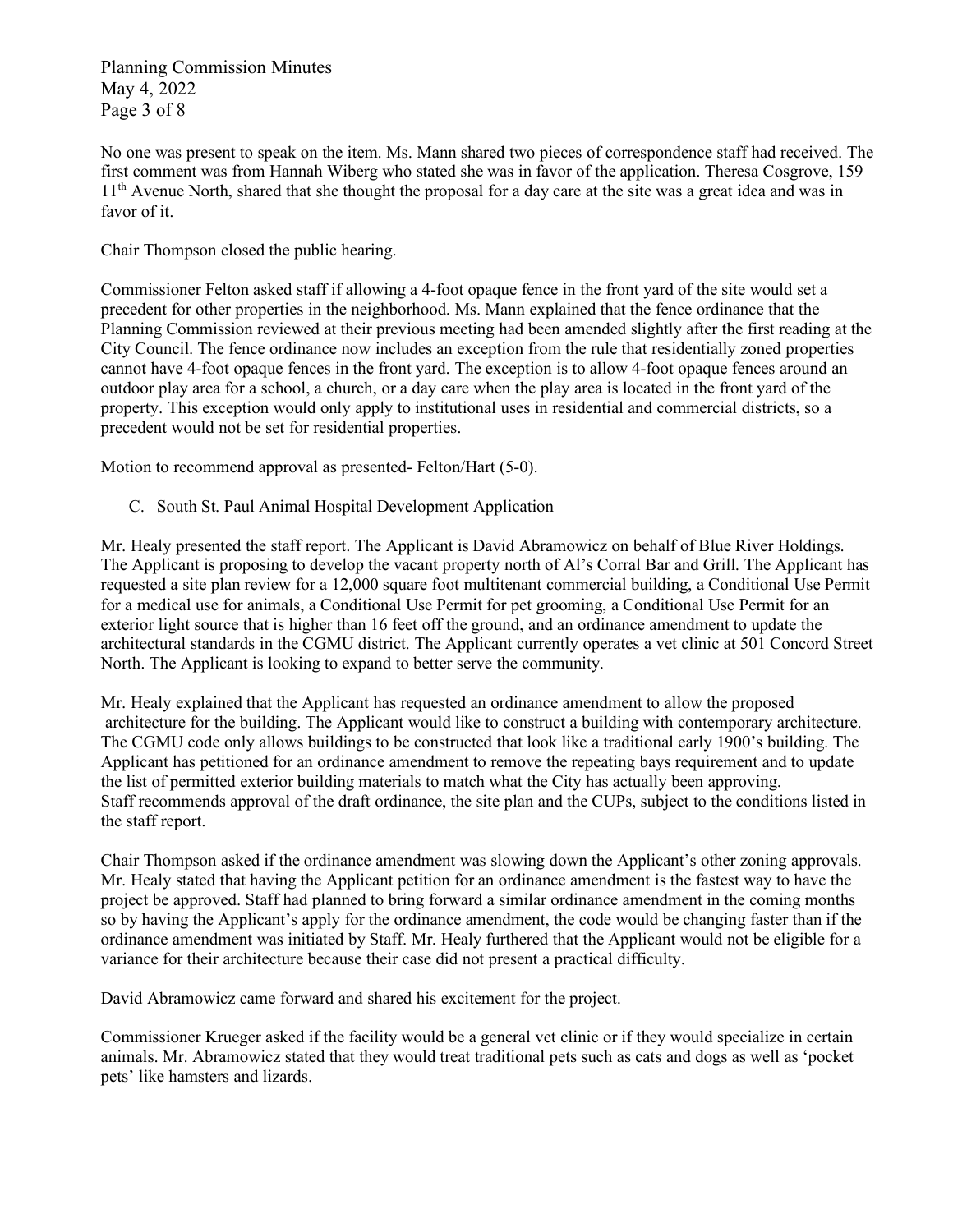Planning Commission Minutes May 4, 2022 Page 4 of 8

Commissioner Krueger asked if the new facility would have separate entrances for dogs and cats. Mr. Abramowicz stated that they were not intending to have separate entrances but that the site would have doors on two different sides of the building.

Commissioner Felton asked the Applicant if there were plans for their existing site. Mr. Abramowicz stated he had not made a decision on what would happen to the site.

Chair Thompson opened the public hearing.

No one was present to speak on the item and no correspondence had been received prior to the meeting.

Chair Thompson closed the public hearing.

Motion to recommend approval as presented- Fournier/ Krueger (5-0).

D. Commemorative Air Force Interim Use Permit Amendment

Mr. Healy presented the staff report. The Applicant is Amy Lauria on behalf of the Commemorative Air Force (CAF) Minnesota Wing. The City issued the CAF an Interim Use Permit (IUP) in 2012 for a 'temporary banquet hall' which allows them to have two (2) large fundraising events each year. Any time the Applicant would like to have additional events, they have to request an amendment to their Interim Use Permit. Staff has been working with the Applicant, the City Attorney, and the Airport Manager to try to create a better process for events at the airport; however, until the new process is put in place, the Applicant will need to use the existing process. The request from the Applicant is to have two additional fundraising events in 2022 to make up for the fundraising events that did not take place in in the past two years due to COVID-19. Staff is recommending approval of the IUP subject to the conditions recommended by the City Attorney.

Commissioner Felton asked if the CAF had previously been granted City approval to have 4 events during a calendar year. Mr. Healy explained that in 2012 and 2021, the CAF requested to host 5 events during the calendar year.

Amy Lauria, Commemorative Air Force, came forward to speak to her application.

Chair Thompson opened the public hearing.

No one was present to comment on the application and no correspondence had been received prior to the meeting.

Chair Thompson closed the public hearing.

Commissioner Krueger shared how much she enjoys seeing the historic planes flying overhead in South St. Paul.

Motion to recommend approval as presented- Krueger/Fournier (5-0).

E. Dish Wireless Conditional Use Permit for  $17554<sup>th</sup>$  Street South

Ms. Mann shared the staff report. The Applicant was Ward Development Services on behalf of Dish Wireless Network. The Applicant is requesting a Conditional Use Permit to place three PWS (personal wireless services)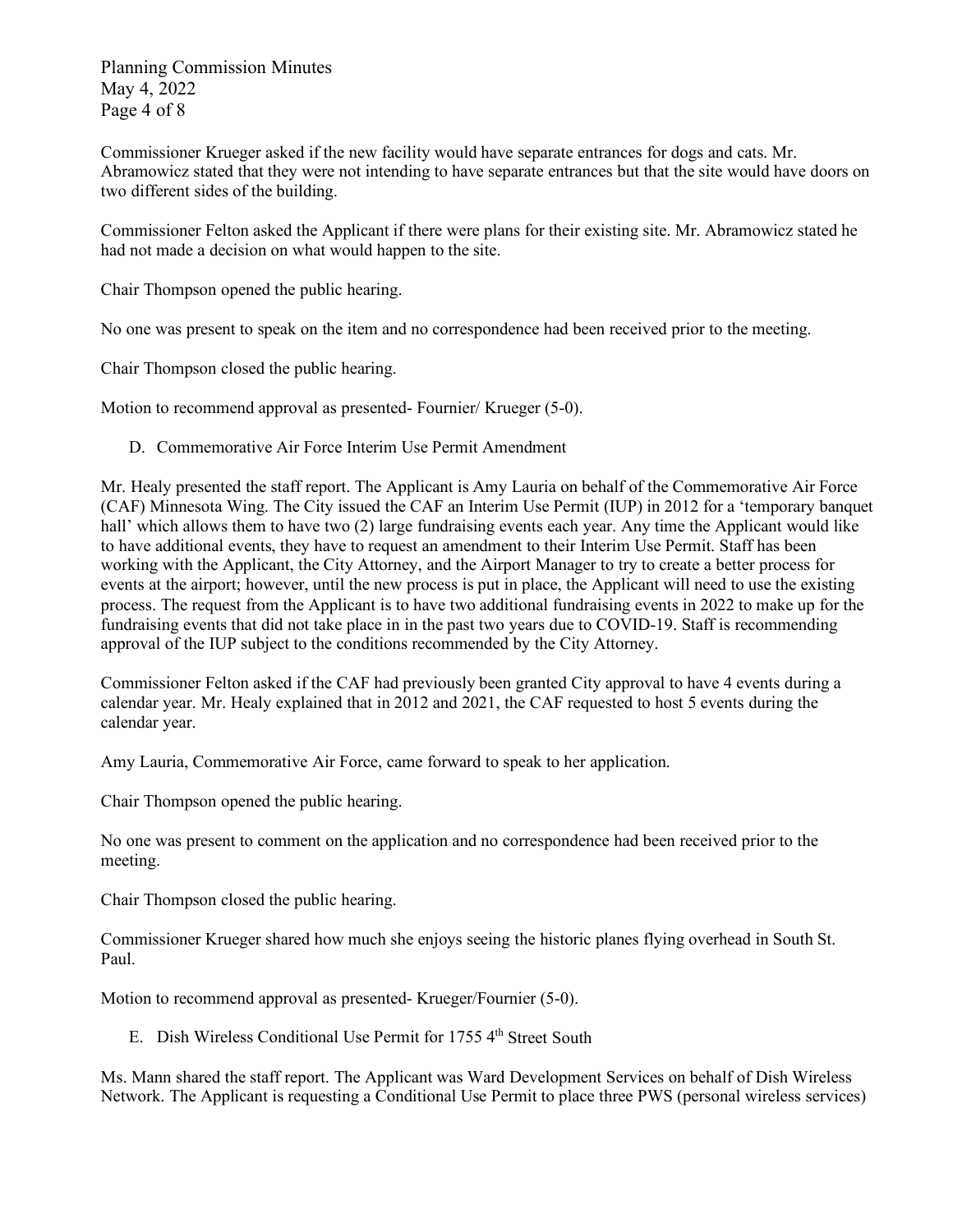Planning Commission Minutes May 4, 2022 Page 5 of 8

antennas and a small, screened accessory structure at the Alice Court water tower site. The subject property has two active CUPs for other PWS antennas. The Applicant is proposing to place three additional antennas on the Alice Court water tower and a screened accessory structure to the ease of the water tower. The accessory structure is proposed to be screened with a 6-foot wood privacy fence surrounded by Techny arborvitae on three of the four sides of the fence. The proposed antennas and accessory structures appear to largely meet the code requirements. Staff is recommending two upgrades to the Applicant's screening plan which would benefit all parties. First, staff recommend that the Applicant screen the accessory equipment using vinyl, PVC or trex-type fencing. Second, staff recommend that the Applicant be required to plant arborvitae on all sides of the screening fence to ensure consistent vegetative screening year-round. Staff recommends approval of the CUP, subject to the conditions listed in the staff report which include the upgrades to the screening at the site.

Commissioner Felton asked staff if the neighboring property owners were required to be informed of the application. Ms. Mann explained that by law, a notice of public hearing is required to be sent to all of the properties within 350 feet of the property applying for a conditional use permit. This procedure was followed for this application. Commissioner Felton asked if staff had received any correspondence. Ms. Mann stated that staff had not received any correspondence on the item.

Steve Ward, Ward Development Services, was present to comment on the Application. Mr. Ward stated that he has no issues with the proposed conditions. Mr. Ward explained that a wood fence was proposed for screening at the site because the Applicant was unsure about the character of the neighborhood. Mr. Ward commented that the reason the Applicant proposed to install arborvitae on only three sides of the fence was due to maintenance concerns on the side of the fence nearest the existing vegetation. Mr. Ward reiterated that they were willing to meet the conditions.

Chair Thompson opened the public hearing.

Brianne Miller, 402 18<sup>th</sup> Avenue South, stated she was not in favor of the Conditional Use Permit because she did not want to have to look at it. Ms. Miller commented that over the last two summers, there had been ongoing work at the water tower site. During this time, there had been trucks parked in front of her house which was noisy and disruptive. Ms. Miller noted that the site used to have a beautiful lawn which was now sand and dirt after two consecutive summers of construction. Ms. Miller stated she would like to see the site maintained and beautified.

Chair Thompson asked Ms. Miller if the trees that were shown in staff's presentation had been cleared. Ms. Miller stated that the trees at the site had been cleared. Ms. Mann clarified the location of the trees that had been removed from the site and where there was still existing vegetation at the site.

Ms. Miller asked about the timeline for the project. Mr. Ward explained that the project was slated for the first quarter of 2023.

Commissioner Felton asked Ms. Miller to clarify her comment about not wanting to see 'it' and whether she was referred to the screened accessory structure or the antennas themselves. Ms. Miller explained that she did not notice the antennas but was concerned about the ground accessory structure.

Staff had not received any correspondence prior to the public hearing.

Chair Thompson closed the public hearing.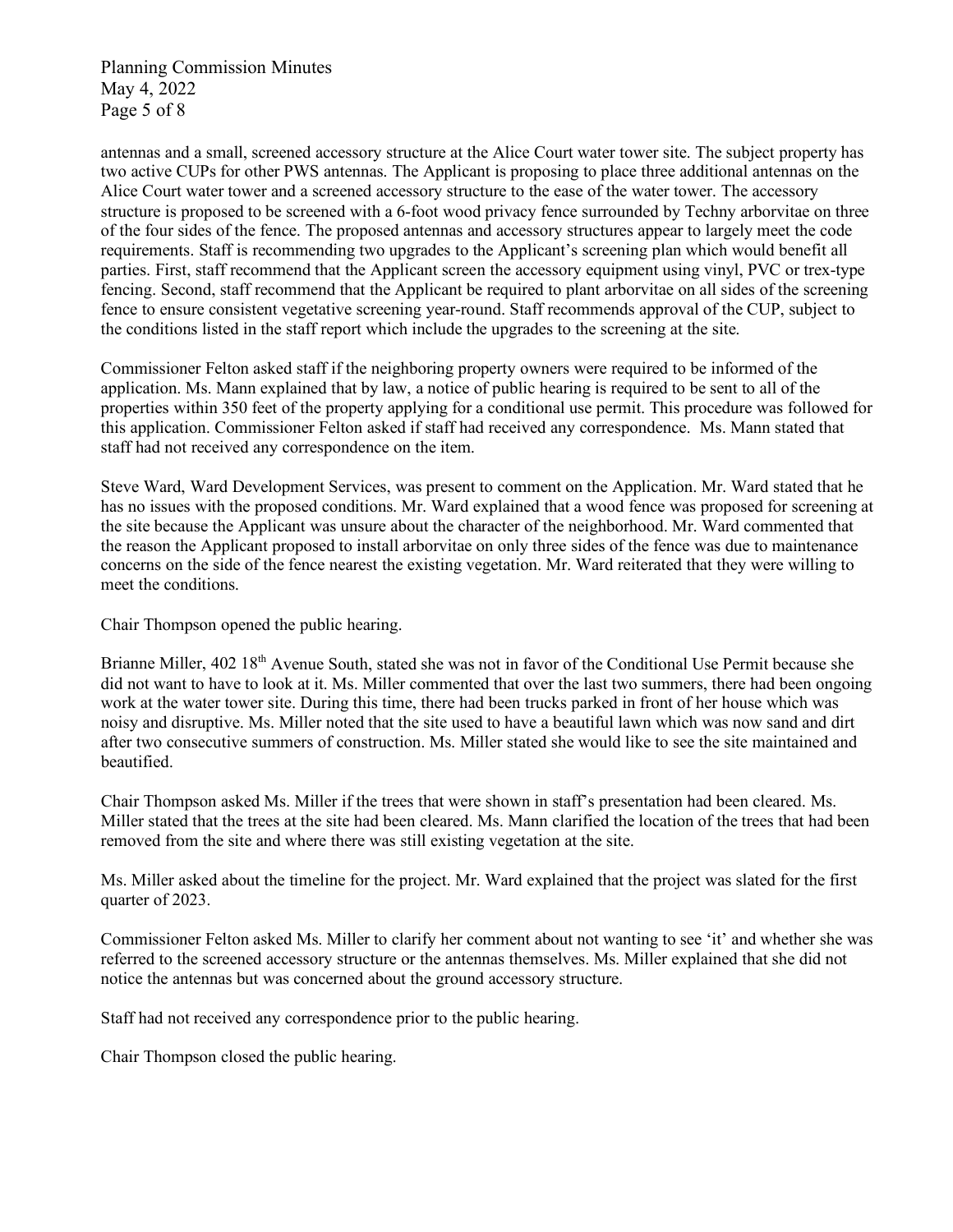Planning Commission Minutes May 4, 2022 Page 6 of 8

Chair Thompson asked Staff why the accessory structure was needed for the PWS antennas and the approximate size of the accessory structure area. Ms. Mann stated that that proposed size of the screened area was 5 feet by 7 feet. Mr. Ward explained that the accessory equipment included a cabinet and power box that would sit in a 5 foot by 7-foot area at the site.

Commissioner Hart asked if there were plans to restore vegetation at the site after the construction work was completed. Ms. Mann stated that the Engineering or Public Works Department would likely know the details of restoration at the site. Chair Thompson noted that there was a concerned resident in attendance so staff should address the question. Mr. Healy stated that staff would take down Ms. Miller's contact information and have the appropriate staff member follow up with her.

Ms. Miller asked why accessory equipment could not be placed inside the water tower. Ms. Mann explained that pre-9/11, accessory structures could be placed inside water towers; however, after 9/11, placing accessory equipment inside water towers became a security risk, so now all accessory equipment must be placed outside the water tower.

Chair Thompson shared that the application was for an infrastructure change and was likely inevitable. Chair Thompson noted that it would be worthwhile to follow up on the beautification of the site.

Commissioner Felton commented that the recommended staff conditions about upgraded fencing and additional screening vegetation at the site should be included in the motion.

Commissioner Thompson asked what would happen in the event that the screening vegetation on the east side of the fence dies. Ms. Mann explained that the City would be taking a landscaping escrow which will only be returned once the Applicant has kept the vegetation at the site alive for a year. Mr. Healy added that the expectation is that the Applicant will maintain the landscaping shown in their CUP application. If they are not able to maintain this landscaping, the Applicant will need to seek a formal amendment to their CUP and ask that this condition be removed.

Motion to recommend approval as presented- Felton/Fournier (5-0).

F. Conditional Use Permit Amendment for Adult Day Care at 835 Southview Boulevard

Mr. Healy shared the staff report. The Applicant is Barr Construction, LLC. The Applicant began to construct a 6-foot fence with a permit in the area of 835 Southview Boulevard that is not allowed to have a 6-foot fence. The Applicant would ideally like to keep the fence "as-is" but understands that Staff will only recommend approval of a substantially modified fence plan. The fence that the Applicant constructed goes up to the sidewalk on 9<sup>th</sup> Street and has sections that are 8 feet tall, which is not allowed. Concerns have been raised by multiple departments about the location of the fence and access to the alley easement on 835 Southview Boulevard. Staff is recommending that the Applicant be allowed to have a fence that projects off the building 5 or 6 feet. The Applicant would be required to have the lot surveyed, shrink the fence to be 6 feet in height, move the fencing out of the visibility triangle area of the alley, remove the old curb cut used for the bank drive-thru and replace it with grass. The other alternative would be to have the applicant withdraw their application and have them pull the fence back to the building. In this situation, the Applicant would not be required to take out the curb or add additional landscaping to the site.

Chair Thompson opened the public hearing.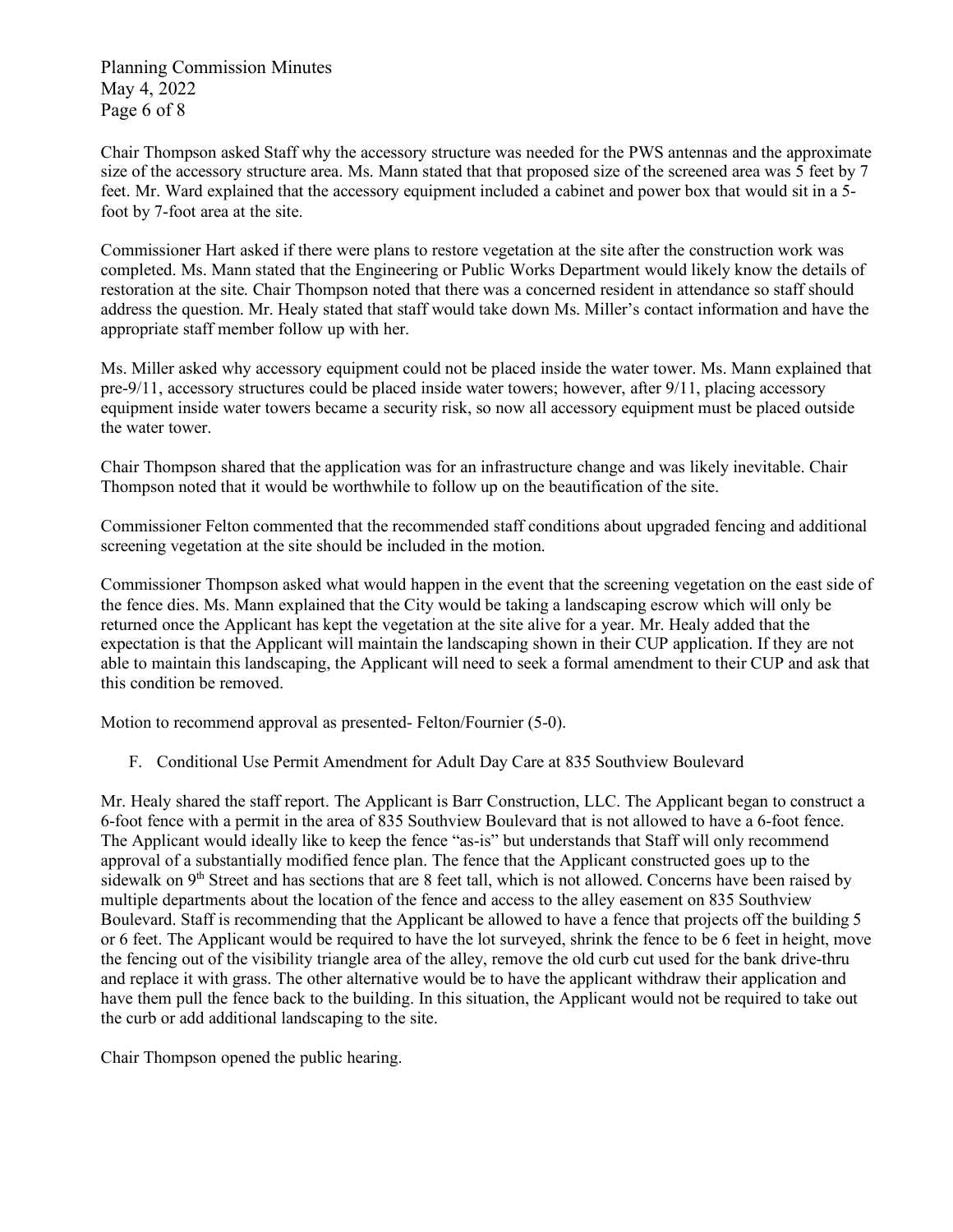Planning Commission Minutes May 4, 2022 Page 7 of 8

Steve Mankowski, 725 Southview Boulevard, shared that he was concerned about alley access at the site and work being done at the site without the proper approvals.

George Barr, Barr Construction LLC, stated that the project was initiated because the Department of Human Services (DHS) required a fenced in outdoor area for vulnerable adults. Mr. Barr stated that they had mistakenly not pulled a permit for the project initially. Mr. Barr also stated that they would soon be having the property surveyed to determine the location of the alley easement and to ensure the fence is not encroaching into this area.

Mr. Healy noted that he reached out to DHS about whether they had required the outdoor space. The DHS stated that they like to see adult day cares have outdoor areas, but they are not a requirement.

Commissioner Thompson asked about the feasibility of the City Engineer's comment about reconstructing the original alley at the site. Mr. Healy explained that reconstructing the original alley would be a process and would require the County's approval. Mr. Healy stated that the City could not require the Applicant to reconstruct the original alley as a condition of approval.

Commissioner Felton asked who the driving force for the reconstruction process would be and who would pay for the alley reconstruction. Mr. Healy stated that the alley reconstruction would be completely at the expense of the property owner if this option was pursued. Mr. Healy stated that the City would need to provide technical assistance to the Applicant.

Chair Thompson stated that the fence was too close to the sidewalk and that he had safety concerns about the site.

Commissioner Krueger commented that the city has spent a lot of time sorting out the fence. Commissioner Krueger stated she was in favor of the City's proposal to fix the fence. Commissioner Krueger cautioned that the alley issue was separate from the matter being considered and the commissioner should focus on the issue in front of them.

Mr. Healy shared a letter that was received from Daryl Coyer, 236  $8<sup>th</sup>$  Avenue South. A copy of the letter was included in the packet.

Chair Thompson closed the public hearing.

Commissioner Felton stated that he felt all of the conditions that staff have recommended are a must. Commissioner Thompson shared that he agreed the conditions were necessary.

Commissioner Hart asked staff to confirm what a motion to recommend approval would allow. Mr. Healy explained that a motion to recommend approval would be an approval for a conditional use permit for a fence to enter the second front yard of a commercial property. A motion to recommend approval would allow the fence to come 6 feet off the side of the building. As a condition of the approval, the Applicant would need to reduce the height of the fence so that it is consistently 6 feet in height, move the fencing out of the alley clear view triangle, and remove the existing curb cut and replace it with grass. If the Planning Commission were to recommend denial, the Applicant would simply be required to move the fence to be flush with the building.

Commissioner Felton asked staff to clarify that approving the conditional use permit would only give the applicant a small additional area of fencing. Mr. Healy stated that this was correct but that this conditional use permit allows the City the ability to add conditions to an approval. Mr. Healy stated that the trade was the City